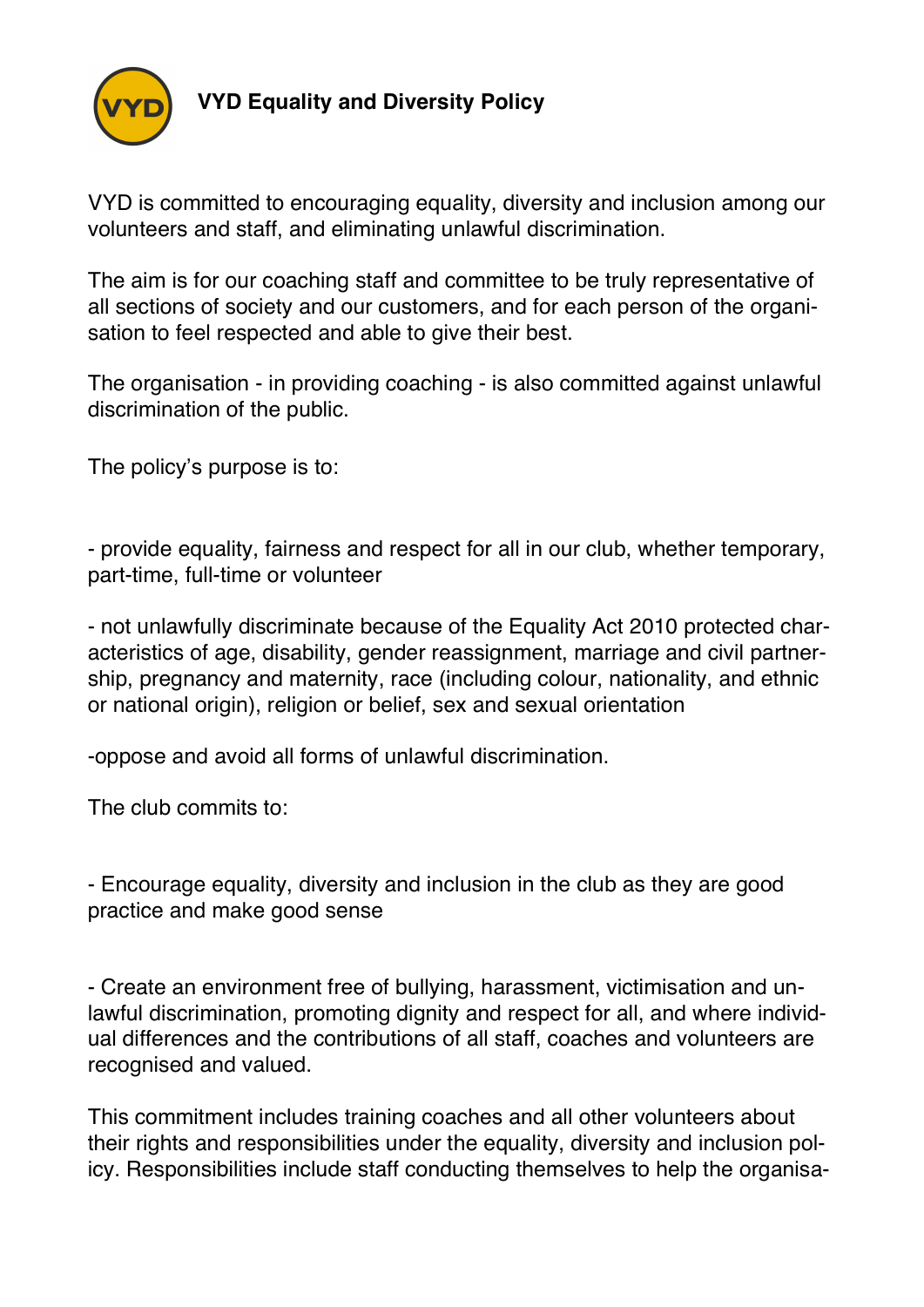tion provide equal opportunities in coaching, and prevent bullying, harassment, victimisation and unlawful discrimination.

All staff should understand they, can be held liable for acts of bullying, harassment, victimisation and unlawful discrimination, in the course of their employment, against fellow employees, customers, suppliers and the public

- Take seriously complaints of bullying, harassment, victimisation and unlawful discrimination by fellow staff, the public, parents, visitors, and any others in the course of the organisation's activities.

Such acts will be dealt with as misconduct and appropriate action will be taken. Particularly serious complaints could amount to gross misconduct and lead to dismissal without notice.

- Make opportunities for training, development and progress available to all staff, who will be helped and encouraged to develop their full potential, so their talents and resources can be fully utilised to maximise the efficiency of the organisation.

- Decisions concerning staff being based on merit (apart from in any necessary and limited exemptions and exceptions allowed under the Equality Act).

- Review organisation practices and procedures when necessary to ensure fairness, and also update them and the policy to take account of changes in the law.

- Monitor the make-up of the staff regarding information such as age, sex, ethnic background, sexual orientation, religion or belief, and disability in encouraging equality, diversity and inclusion, and in meeting the aims and commitments set out in the equality, diversity and inclusion policy.

Monitoring will also include assessing how the equality, diversity and inclusion policy, and any supporting action plan, are working in practice, reviewing them annually, and considering and taking action to address any issues.